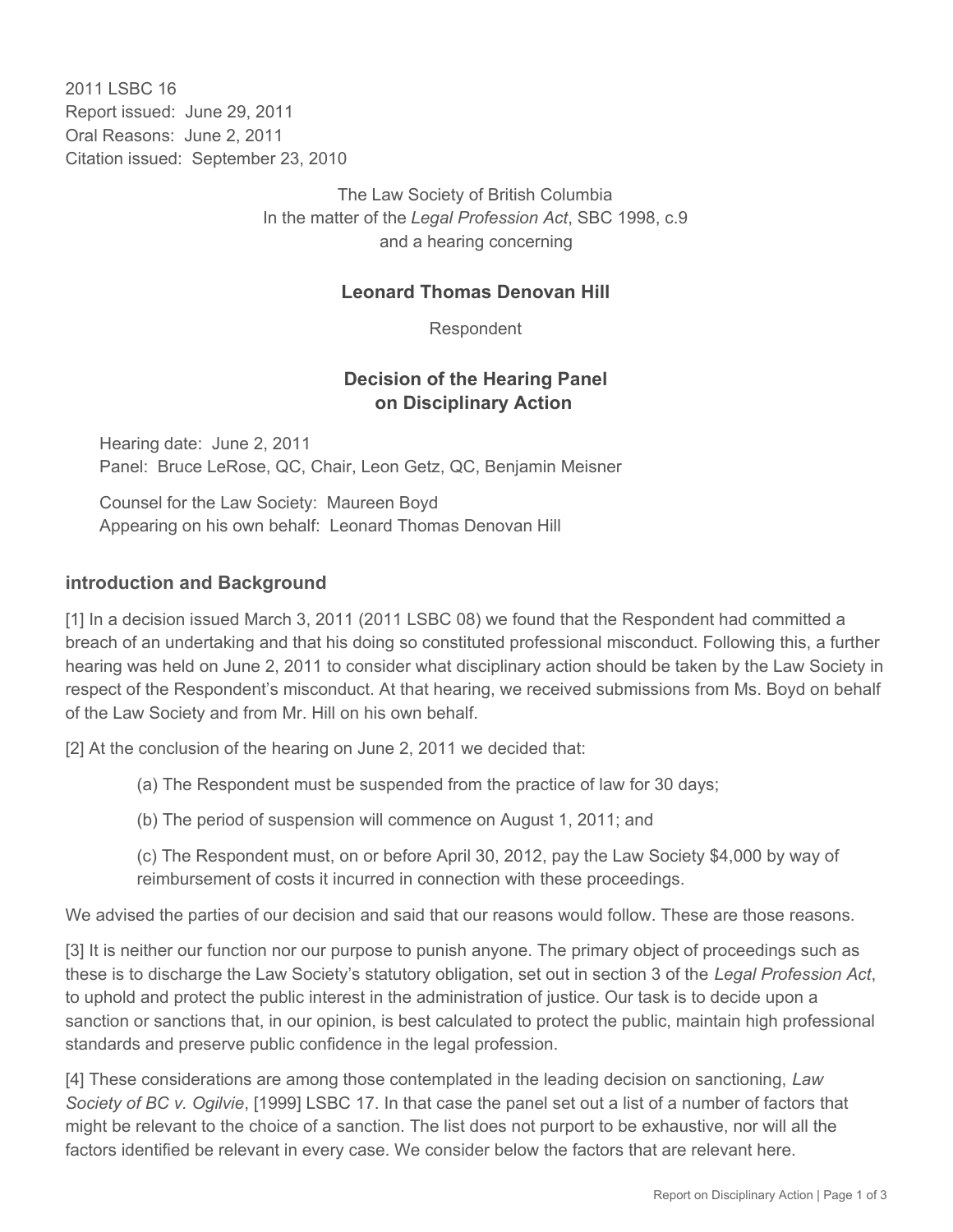[5] The choice of sanction in this case is affected not only by the breach of undertaking itself but also by the circumstances that surrounded it. In our decision of March 3, 2011 we recounted those circumstances in some detail. It is unnecessary to repeat the details here. The undertakings imposed upon the Respondent were clearly set out in a letter from another lawyer accompanying a trust cheque payable to him in trust; they were more or less commonplace and virtually standard in transactions of the kind to which they related, and the Respondent was fully familiar with their general nature and incidence by virtue of long experience with such matters. He paid the funds out in October 2009 within a day of receiving them, including to himself in payment of fees. So far as the evidence goes, he did so without making any enquiries as to the terms upon which they had been delivered to him and whether those terms had been satisfied. In fact, he did not satisfy them for almost three months.

[6] There is more. First, the Respondent was dilatory and indeed somewhat evasive in responding to enquiries from the other lawyer about the status of matters. It was not until Monday, January 18, 2010 that the Respondent finally revealed, in response to insistent enquiries made of him on January 15 as to whether he still held the funds, that they had been paid out some three months earlier.

[7] Secondly, in 2007 the Respondent agreed that some two years earlier, in a matter unrelated to this, he had committed a breach of undertaking and that his breach constituted professional misconduct. He was fined \$2,500. It is discouraging, to put it at its lowest, that the lesson of that incident seems to have been so quickly forgotten. This fact, too, is an aggravating consideration in the present case.

[8] Cumulatively, and without attempting to assign individual weight to them, the considerations that we have referred to indicate that the Respondent's transgression should be considered more egregious than, had they been absent, might otherwise have been the case.

[9] The authorities suggest that, where a breach of undertaking is unaccompanied by any aggravating considerations, panels have generally imposed fines, and these have generally been in the range of \$2,500 to \$5,000. See, for example, *Law Society of BC v. Richardson*, 2008 LSBC 05; and see *Law Society of BC v. Promislow*, 2009 LSBC 4, where the panel, at paragraph 23, provides a succinct summary of earlier decisions. Where there are such aggravating factors, however, such as accompanying incivility, evidence of a recidivist pattern of misconduct or an otherwise significant professional conduct record, panels have tended to resort either to somewhat heavier fines (e.g. *Law Society of BC v. Clendenning*, 2007 LSBC 10 - \$7,500; *Promislow*, (supra), \$10,000) or a suspension, as in *Law Society of BC v. Ghag*, [1999] LSBC 32 (one month), *Law Society of BC v. Goddard*, 2006 12 (two months) and *Law Society of BC v. Hordal*, 2004 LSBC 36 (six months).

[10] It is generally and appropriately considered that, as it was put in Hordal, (supra), a suspension is "significantly more severe ... than is the imposition of a fine" (at paragraph [55]). Unfortunately, however, there is no bright line that indicates conclusively which form of sanction is appropriate in a given case; and the previously decided cases are not particularly helpful in this connection except as suggesting ranges of response.

[11] In reaching our conclusion that a 30-day suspension should be imposed on the Respondent, we have not been indifferent to the likelihood that, as a sole practitioner, the consequences to him are virtually certain to be more serious than the alternative of a fine.

[12] Two sets of considerations led us to the conclusion that we reached.

[13] First we were influenced by the specific considerations described in paragraphs [5] to [7] above. They suggested to us that there is a need for a sharper reminder to the Respondent about the importance of meticulous compliance with undertakings.